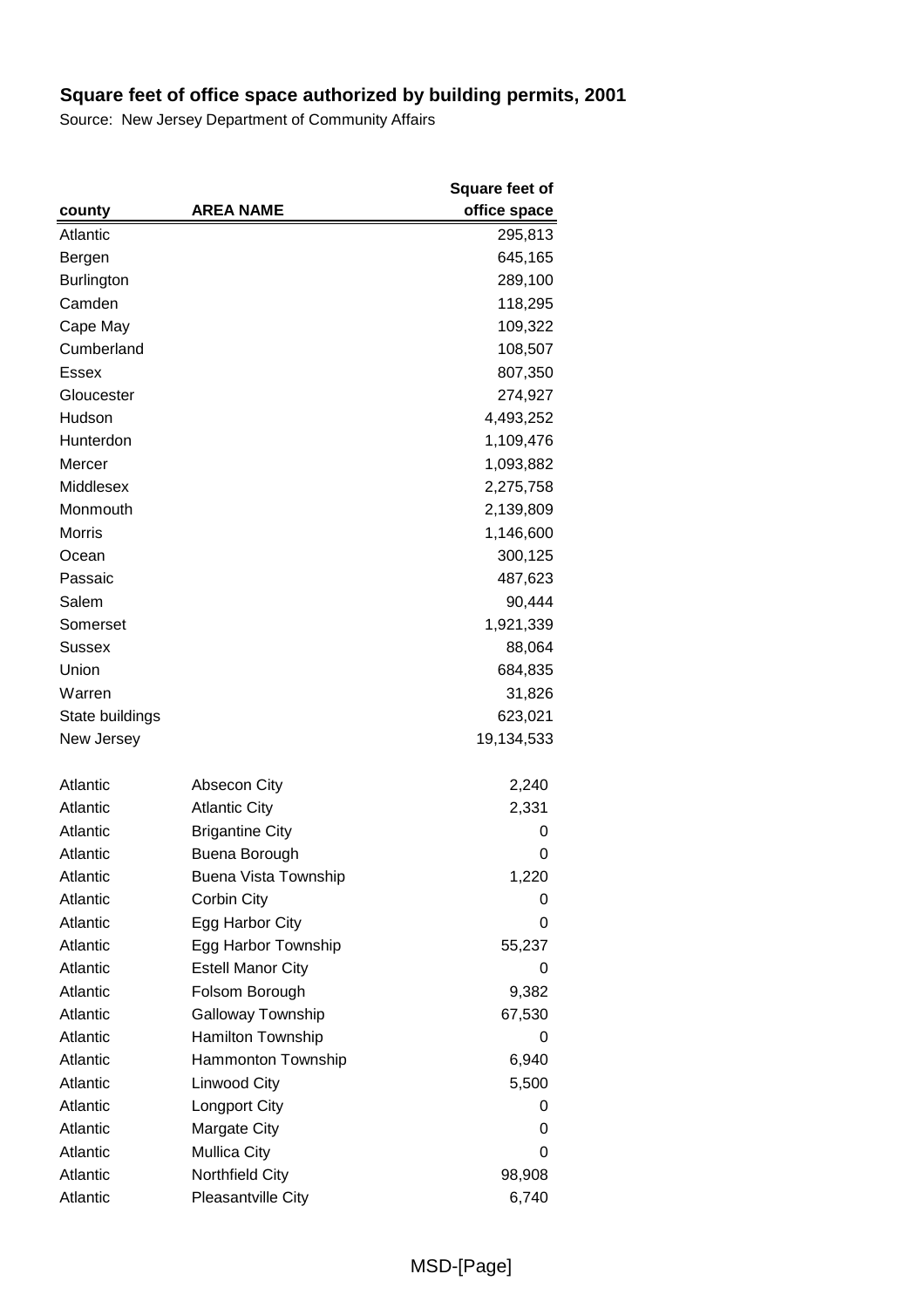|          |                                 | Square feet of |
|----------|---------------------------------|----------------|
| county   | <b>AREA NAME</b>                | office space   |
| Atlantic | Port Republic City              | 0              |
| Atlantic | <b>Somers Point City</b>        | 39,785         |
| Atlantic | <b>Ventnor City</b>             | 0              |
| Atlantic | <b>Weymouth Township</b>        | 0              |
| Bergen   | Allendale Borough               | 0              |
| Bergen   | Alpine Borough                  | 0              |
| Bergen   | Bergenfield Borough             | 9,622          |
| Bergen   | Bogota Borough                  | 0              |
| Bergen   | Carlstadt Borough               | 0              |
| Bergen   | Cliffside Park Borough          | 14,024         |
| Bergen   | Closter Borough                 | 1,315          |
| Bergen   | Cresskill Borough               | 0              |
| Bergen   | Demarest Borough                | 0              |
| Bergen   | Dumont Borough                  | 0              |
| Bergen   | Elmwood Park Borough            | 12,934         |
| Bergen   | East Rutherford Borough         | 0              |
| Bergen   | Edgewater Borough               | 0              |
| Bergen   | <b>Emerson Borough</b>          | 0              |
| Bergen   | <b>Englewood City</b>           | 180            |
| Bergen   | <b>Englewood Cliffs Borough</b> | 17,449         |
| Bergen   | Fair Lawn Borough               | 6,356          |
| Bergen   | Fairview Borough                | 1,693          |
| Bergen   | Fort Lee Borough                | 0              |
| Bergen   | Franklin Lakes Borough          | 0              |
| Bergen   | <b>Garfield City</b>            | 10,356         |
| Bergen   | Glen Rock Borough               | 0              |
| Bergen   | <b>Hackensack City</b>          | 104,928        |
| Bergen   | Harrington Park Borough         | 0              |
| Bergen   | Hasbrouck Heights Borough       | 0              |
| Bergen   | Haworth Borough                 | 0              |
| Bergen   | Hillsdale Borough               | 1,600          |
| Bergen   | Ho-Ho-Kus Borough               | 2              |
| Bergen   | Leonia Borough                  | 0              |
| Bergen   | Little Ferry Borough            | 0              |
| Bergen   | Lodi Borough                    | 7,308          |
| Bergen   | Lyndhurst Township              | 14,357         |
| Bergen   | Mahwah Township                 | 6,905          |
| Bergen   | Maywood Borough                 | 46,420         |
| Bergen   | Midland Park Borough            | 2,574          |
| Bergen   | Montvale Borough                | 3,880          |
| Bergen   | Moonachie Borough               | 0              |
| Bergen   | New Milford Borough             | 3,600          |
| Bergen   | North Arlington Borough         | 0              |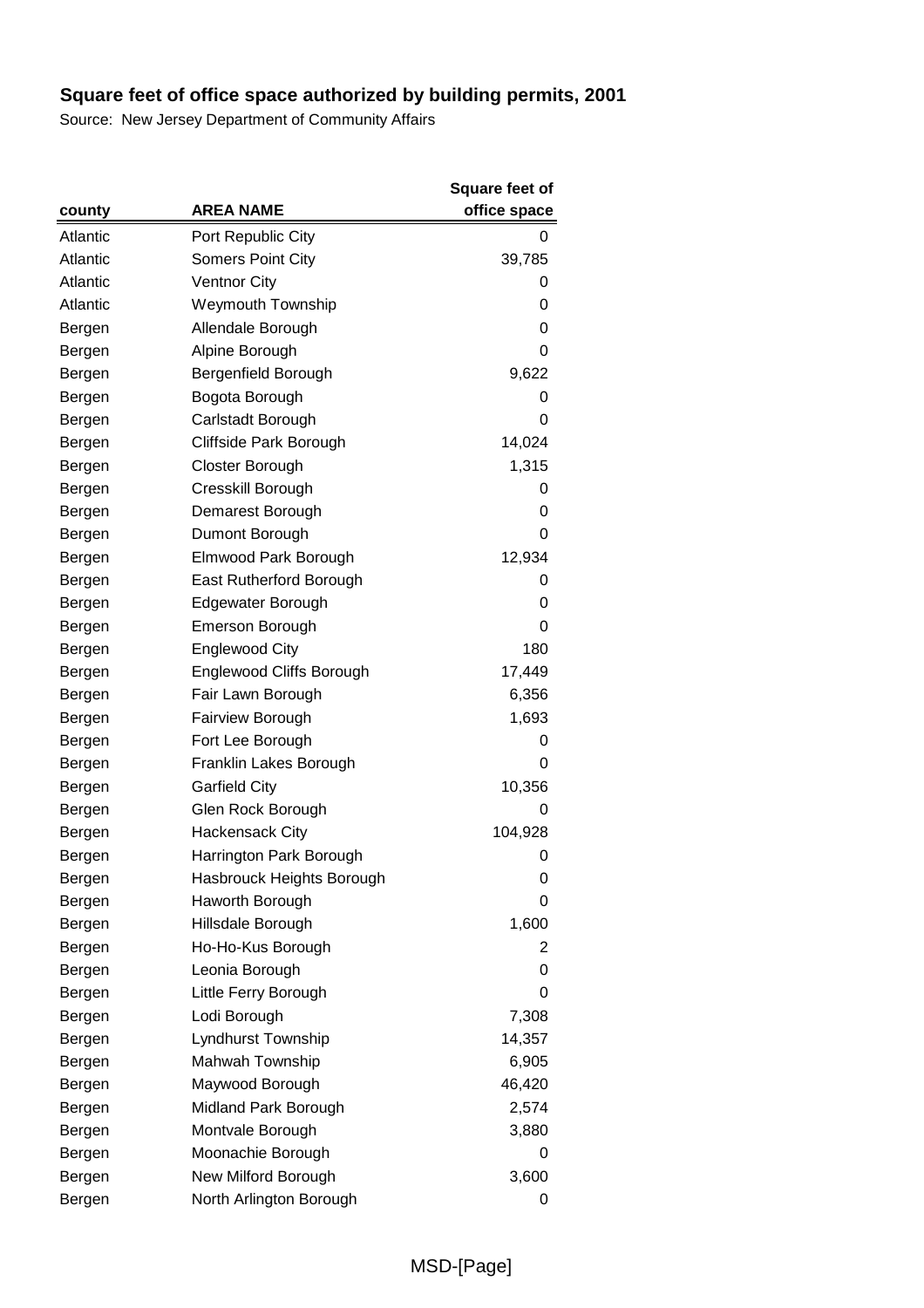|                   |                                | <b>Square feet of</b> |
|-------------------|--------------------------------|-----------------------|
| county            | <b>AREA NAME</b>               | office space          |
| Bergen            | Northvale Borough              | 61,325                |
| Bergen            | Norwood Borough                | 0                     |
| Bergen            | Oakland Borough                | 12,280                |
| Bergen            | Old Tappan Borough             | 0                     |
| Bergen            | Oradell Borough                | 0                     |
| Bergen            | Palisades Park Borough         | 0                     |
| Bergen            | Paramus Borough                | 62,180                |
| Bergen            | Park Ridge Borough             | 295                   |
| Bergen            | Ramsey Borough                 | 5,936                 |
| Bergen            | Ridgefield Borough             | 0                     |
| Bergen            | Ridgefield Park Village        | 0                     |
| Bergen            | Ridgewood Village              | 0                     |
| Bergen            | River Edge Borough             | 0                     |
| Bergen            | <b>River Vale Township</b>     | 11,373                |
| Bergen            | Rochelle Park Township         | 624                   |
| Bergen            | Rockleigh Borough              | 0                     |
| Bergen            | <b>Rutherford Borough</b>      | 114,470               |
| Bergen            | Saddle Brook Township          | 21,000                |
| Bergen            | Saddle River Borough           | 41,000                |
| Bergen            | South Hackensack Township      | 0                     |
| Bergen            | <b>Teaneck Township</b>        | 2,700                 |
| Bergen            | <b>Tenafly Borough</b>         | 4,844                 |
| Bergen            | Teterboro Borough              | 840                   |
| Bergen            | Upper Saddle River Borough     | 0                     |
| Bergen            | <b>Waldwick Borough</b>        | 11,000                |
| Bergen            | <b>Wallington Borough</b>      | 7,632                 |
| Bergen            | <b>Washington Township</b>     | 0                     |
| Bergen            | Westwood Borough               | 13,986                |
| Bergen            | Woodcliff Lake Borough         | 0                     |
| Bergen            | Wood-Ridge Borough             | 0                     |
| Bergen            | <b>Wyckoff Township</b>        | 8,177                 |
| <b>Burlington</b> | <b>Bass River Township</b>     | 11,304                |
| <b>Burlington</b> | <b>Beverly City</b>            | 0                     |
| <b>Burlington</b> | <b>Bordentown City</b>         | 2,368                 |
| <b>Burlington</b> | <b>Bordentown Township</b>     | 0                     |
| <b>Burlington</b> | <b>Burlington City</b>         | 577                   |
| <b>Burlington</b> | <b>Burlington Township</b>     | 29,115                |
| <b>Burlington</b> | <b>Chesterfield Township</b>   | 0                     |
| Burlington        | Cinnaminson Township           | 0                     |
| <b>Burlington</b> | Delanco Township               | 0                     |
| <b>Burlington</b> | Delran Township                | 0                     |
| <b>Burlington</b> | Eastampton Township            | 0                     |
| Burlington        | <b>Edgewater Park Township</b> | 0                     |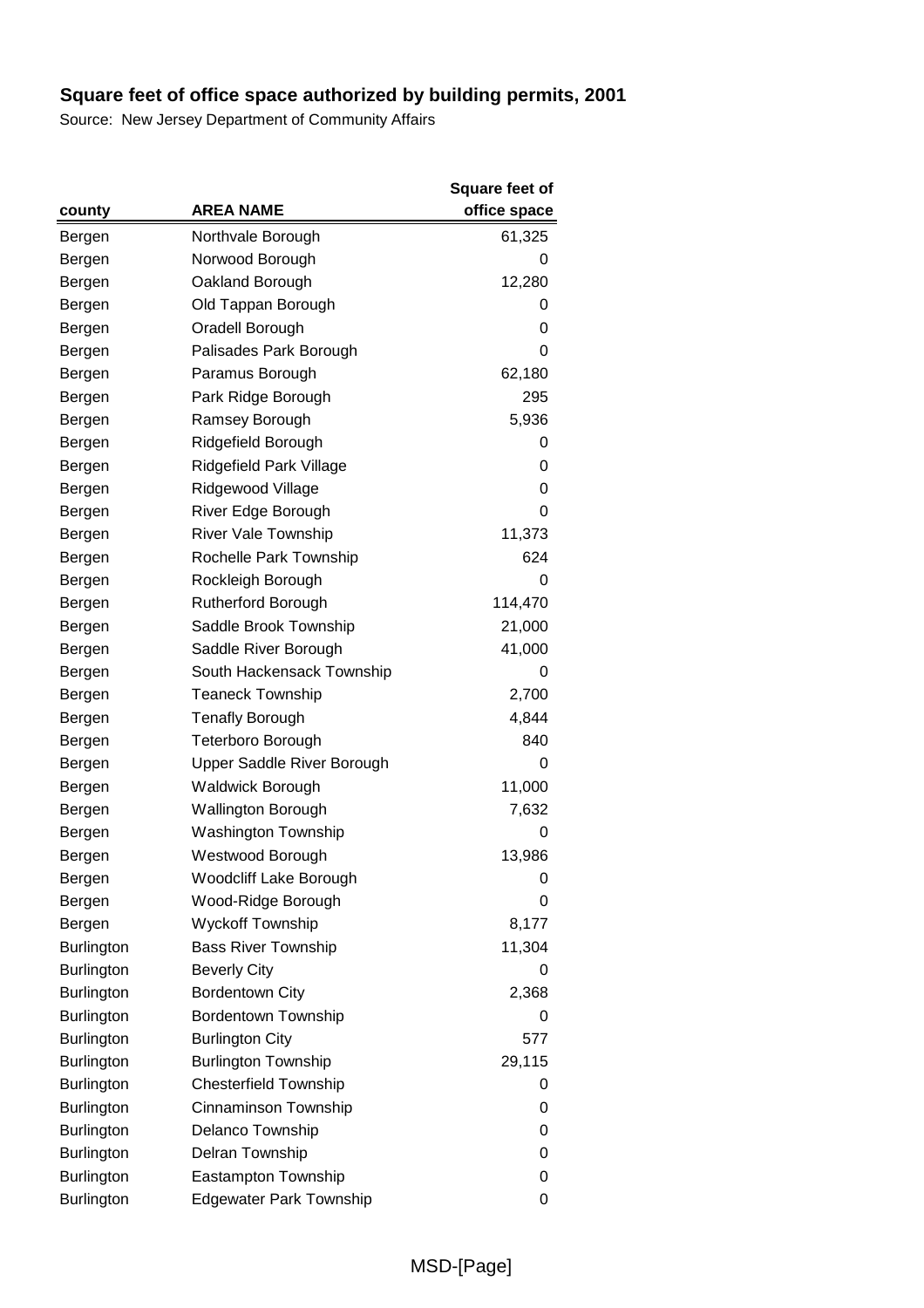|                   |                             | Square feet of |
|-------------------|-----------------------------|----------------|
| county            | <b>AREA NAME</b>            | office space   |
| <b>Burlington</b> | Evesham Township            | 51,638         |
| <b>Burlington</b> | Fieldsboro Borough          | 0              |
| <b>Burlington</b> | Florence Township           | 0              |
| <b>Burlington</b> | Hainesport Township         | 10,742         |
| <b>Burlington</b> | Lumberton Township          | 15,699         |
| <b>Burlington</b> | Mansfield Township          | 5,880          |
| <b>Burlington</b> | Maple Shade Borough         | 23,166         |
| <b>Burlington</b> | <b>Medford Township</b>     | 12,657         |
| <b>Burlington</b> | Medford Lakes Borough       | 0              |
| Burlington        | Moorestown Township         | 11,443         |
| <b>Burlington</b> | Mount Holly Township        | 512            |
| <b>Burlington</b> | Mount Laurel Township       | 26,784         |
| <b>Burlington</b> | New Hanover Township        | 0              |
| <b>Burlington</b> | North Hanover Township      | 0              |
| Burlington        | Palmyra Borough             | 0              |
| <b>Burlington</b> | Pemberton Borough           | 0              |
| <b>Burlington</b> | Pemberton Township          | 75,299         |
| <b>Burlington</b> | <b>Riverside Township</b>   | 6,240          |
| <b>Burlington</b> | <b>Riverton Borough</b>     | 0              |
| <b>Burlington</b> | <b>Shamong Township</b>     | 0              |
| <b>Burlington</b> | Southampton Township        | 224            |
| <b>Burlington</b> | Springfield Township        | 0              |
| Burlington        | <b>Tabernacle Township</b>  | 0              |
| <b>Burlington</b> | <b>Washington Township</b>  | 0              |
| <b>Burlington</b> | <b>Westampton Township</b>  | 5,452          |
| <b>Burlington</b> | Willingboro Township        | 0              |
| <b>Burlington</b> | <b>Woodland Township</b>    | 0              |
| Burlington        | Wrightstown Borough         | 0              |
| Camden            | Audubon Borough             | 1,800          |
| Camden            | Audubon Park Borough        | 0              |
| Camden            | Barrington Borough          | 0              |
| Camden            | <b>Bellmawr Borough</b>     | 0              |
| Camden            | Berlin Borough              | 0              |
| Camden            | <b>Berlin Township</b>      | 8,058          |
| Camden            | Brooklawn Borough           | 0              |
| Camden            | Camden City                 | 14,303         |
| Camden            | <b>Cherry Hill Township</b> | 27,991         |
| Camden            | <b>Chesilhurst Borough</b>  | 0              |
| Camden            | Clementon Borough           | 1,056          |
| Camden            | Collingswood Borough        | 7,107          |
| Camden            | Gibbsboro Borough           | 0              |
| Camden            | <b>Gloucester City</b>      | 0              |
| Camden            | <b>Gloucester Township</b>  | 2,590          |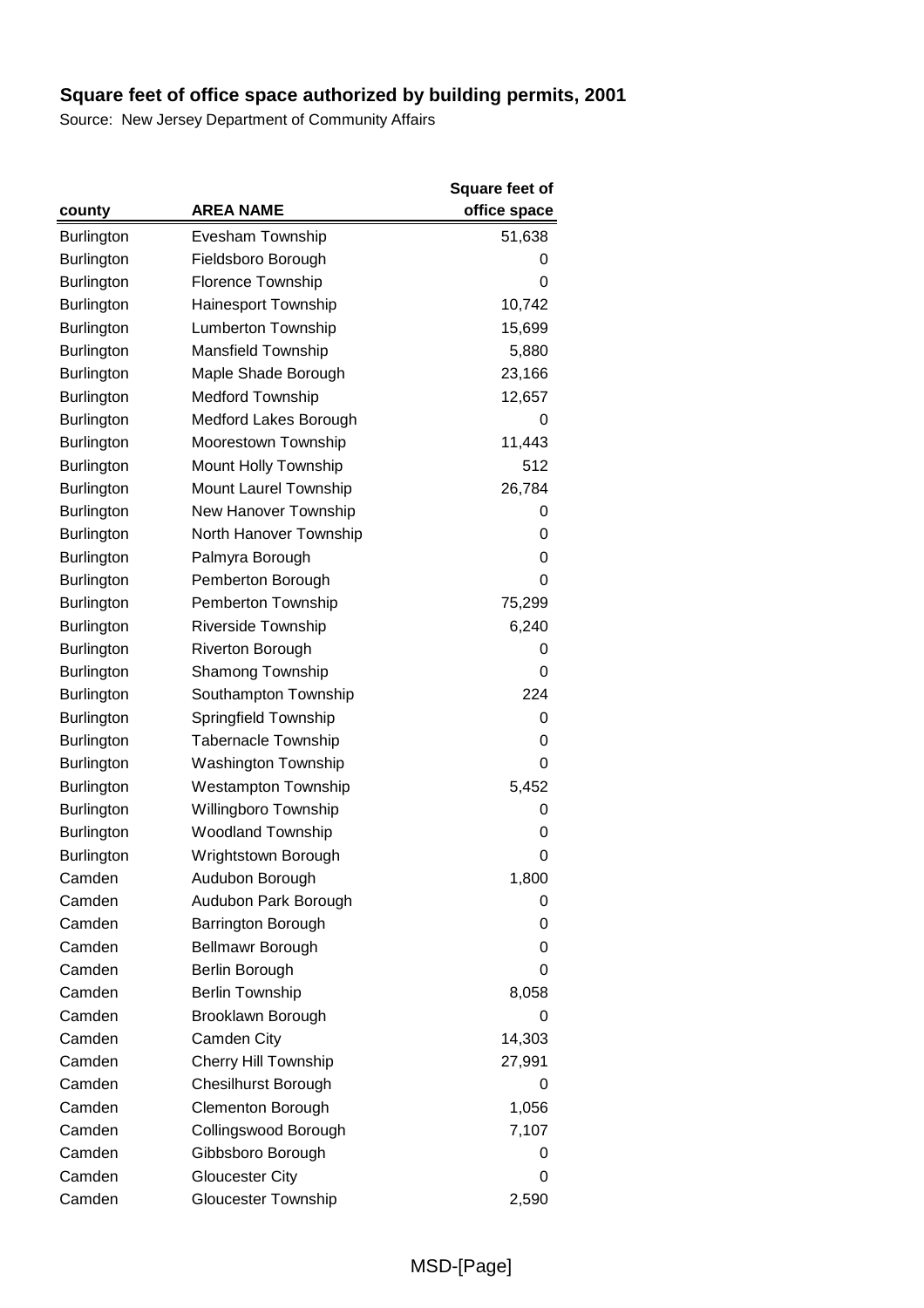|            |                            | <b>Square feet of</b> |
|------------|----------------------------|-----------------------|
| county     | <b>AREA NAME</b>           | office space          |
| Camden     | <b>Haddon Township</b>     | 14,206                |
| Camden     | Haddonfield Borough        | 647                   |
| Camden     | Haddon Heights Borough     | 0                     |
| Camden     | Hi-nella Borough           | 0                     |
| Camden     | Laurel Springs Borough     | 36                    |
| Camden     | Lawnside Borough           | 7,244                 |
| Camden     | Lindenwold Borough         | 0                     |
| Camden     | Magnolia Borough           | 0                     |
| Camden     | Merchantville Borough      | 0                     |
| Camden     | Mount Ephraim Borough      | 0                     |
| Camden     | Oaklyn Borough             | 0                     |
| Camden     | Pennsauken Township        | 3,453                 |
| Camden     | Pine Hill Borough          | 3,894                 |
| Camden     | Pine Valley Borough        | 0                     |
| Camden     | Runnemede Borough          | 816                   |
| Camden     | Somerdale Borough          | 1,206                 |
| Camden     | <b>Stratford Borough</b>   | 20,532                |
| Camden     | <b>Tavistock Borough</b>   | 0                     |
| Camden     | Voorhees Township          | 3,356                 |
| Camden     | <b>Waterford Township</b>  | 0                     |
| Camden     | <b>Winslow Township</b>    | 0                     |
| Camden     | Woodlynne Borough          | 0                     |
| Cape May   | Avalon Borough             | 14,310                |
| Cape May   | Cape May City              | 0                     |
| Cape May   | Cape May Point Borough     | 0                     |
| Cape May   | Dennis Township            | 7,800                 |
| Cape May   | Lower Township             | 4,019                 |
| Cape May   | Middle Township            | 22,358                |
| Cape May   | North Wildwood City        | 3,000                 |
| Cape May   | Ocean City                 | 20,489                |
| Cape May   | Sea Isle City              | 3,760                 |
| Cape May   | Stone Harbor Borough       | O                     |
| Cape May   | <b>Upper Township</b>      | 29,138                |
| Cape May   | West Cape May Borough      | 0                     |
| Cape May   | West Wildwood Borough      | 0                     |
| Cape May   | <b>Wildwood City</b>       | 4,448                 |
| Cape May   | Wildwood Crest Borough     | 0                     |
| Cape May   | Woodbine Borough           | 0                     |
| Cumberland | <b>Bridgeton City</b>      | 1,080                 |
| Cumberland | <b>Commercial Township</b> | 0                     |
| Cumberland | <b>Deerfield Township</b>  | 1,776                 |
| Cumberland | Downe Township             | 2,880                 |
| Cumberland | <b>Fairfield Township</b>  | 0                     |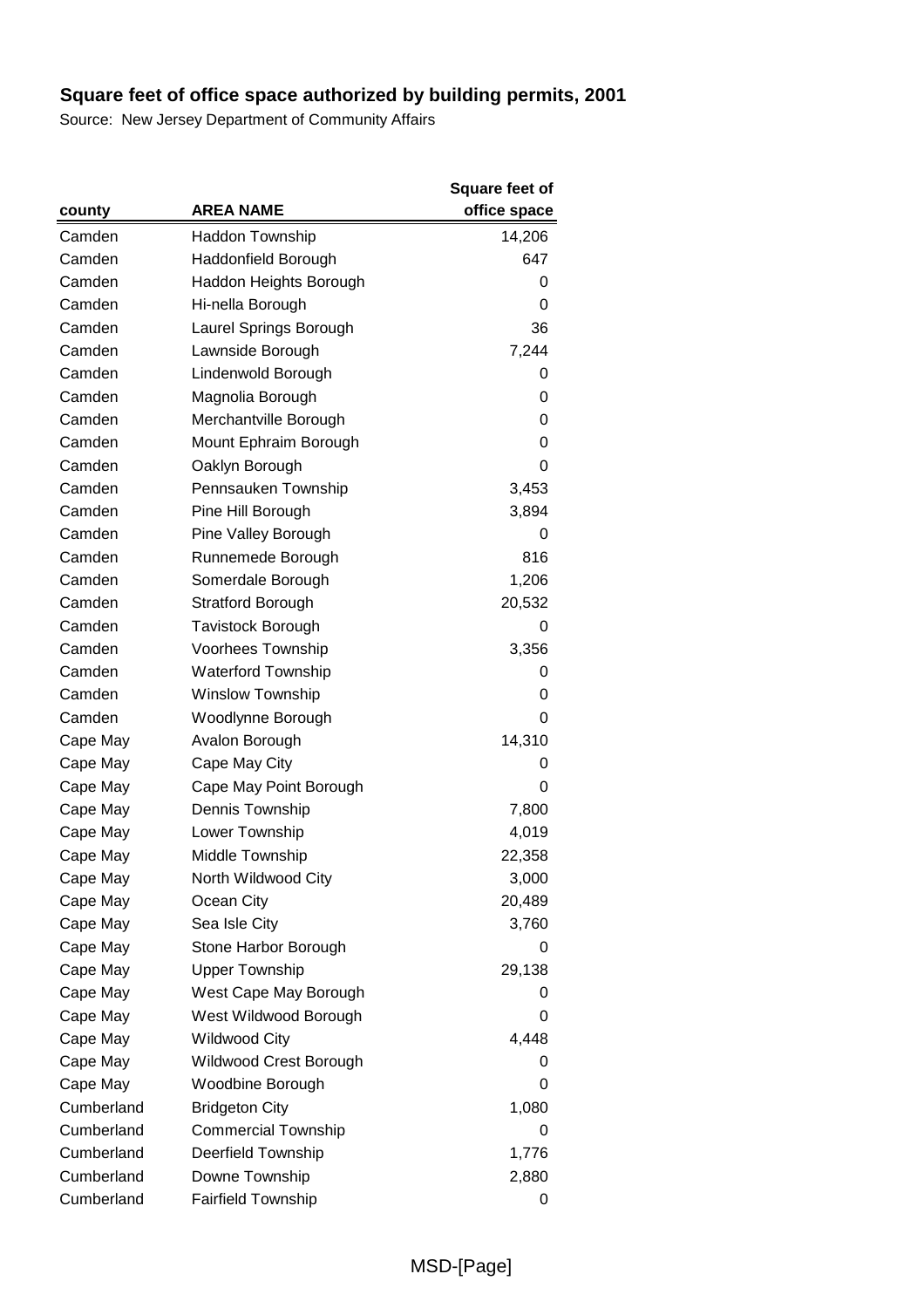|              |                                 | Square feet of |
|--------------|---------------------------------|----------------|
| county       | <b>AREA NAME</b>                | office space   |
| Cumberland   | <b>Greenwich Township</b>       | 0              |
| Cumberland   | <b>Hopewell Township</b>        | 0              |
| Cumberland   | Lawrence Township               | 0              |
| Cumberland   | Maurice River Township          | 4,048          |
| Cumberland   | <b>Millville City</b>           | 10,322         |
| Cumberland   | Shiloh Borough                  | 0              |
| Cumberland   | <b>Stow Creek Township</b>      | 0              |
| Cumberland   | <b>Upper Deerfield Township</b> | 4,195          |
| Cumberland   | <b>Vineland City</b>            | 84,206         |
| Essex        | <b>Belleville Town</b>          | 39,800         |
| <b>Essex</b> | <b>Bloomfield Township</b>      | 5,209          |
| Essex        | <b>Caldwell Township</b>        | 939            |
| Essex        | Cedar Grove Township            | 2,846          |
| Essex        | East Orange City                | 15,120         |
| <b>Essex</b> | <b>Essex Fells Township</b>     | 0              |
| Essex        | <b>Fairfield Township</b>       | 60,912         |
| Essex        | Glen Ridge Borough              | 0              |
| Essex        | Irvington Township              | 0              |
| Essex        | Livingston Township             | 10,782         |
| Essex        | Maplewood Township              | 400            |
| Essex        | Millburn Township               | 0              |
| <b>Essex</b> | Montclair Township              | 18,698         |
| Essex        | <b>Newark City</b>              | 606,329        |
| Essex        | North Caldwell Borough          | 0              |
| <b>Essex</b> | Nutley Township                 | 5,121          |
| Essex        | City of Orange Township         | 0              |
| Essex        | Roseland Borough                | 0              |
| <b>Essex</b> | South Orange Village            | 0              |
| <b>Essex</b> | Verona Township                 | 7,022          |
| Essex        | West Caldwell Township          | 18,931         |
| <b>Essex</b> | West Orange Township            | 15,241         |
| Gloucester   | Clayton Borough                 | 3,000          |
| Gloucester   | Deptford Township               | 472            |
| Gloucester   | <b>East Greenwich Township</b>  | 0              |
| Gloucester   | <b>Elk Township</b>             | 0              |
| Gloucester   | Franklin Township               | 0              |
| Gloucester   | Glassboro Borough               | 24,837         |
| Gloucester   | <b>Greenwich Township</b>       | 0              |
| Gloucester   | Harrison Township               | 10,602         |
| Gloucester   | Logan Township                  | 0              |
| Gloucester   | Mantua Township                 | 130,736        |
| Gloucester   | Monroe Township                 | 0              |
| Gloucester   | National Park Borough           | 0              |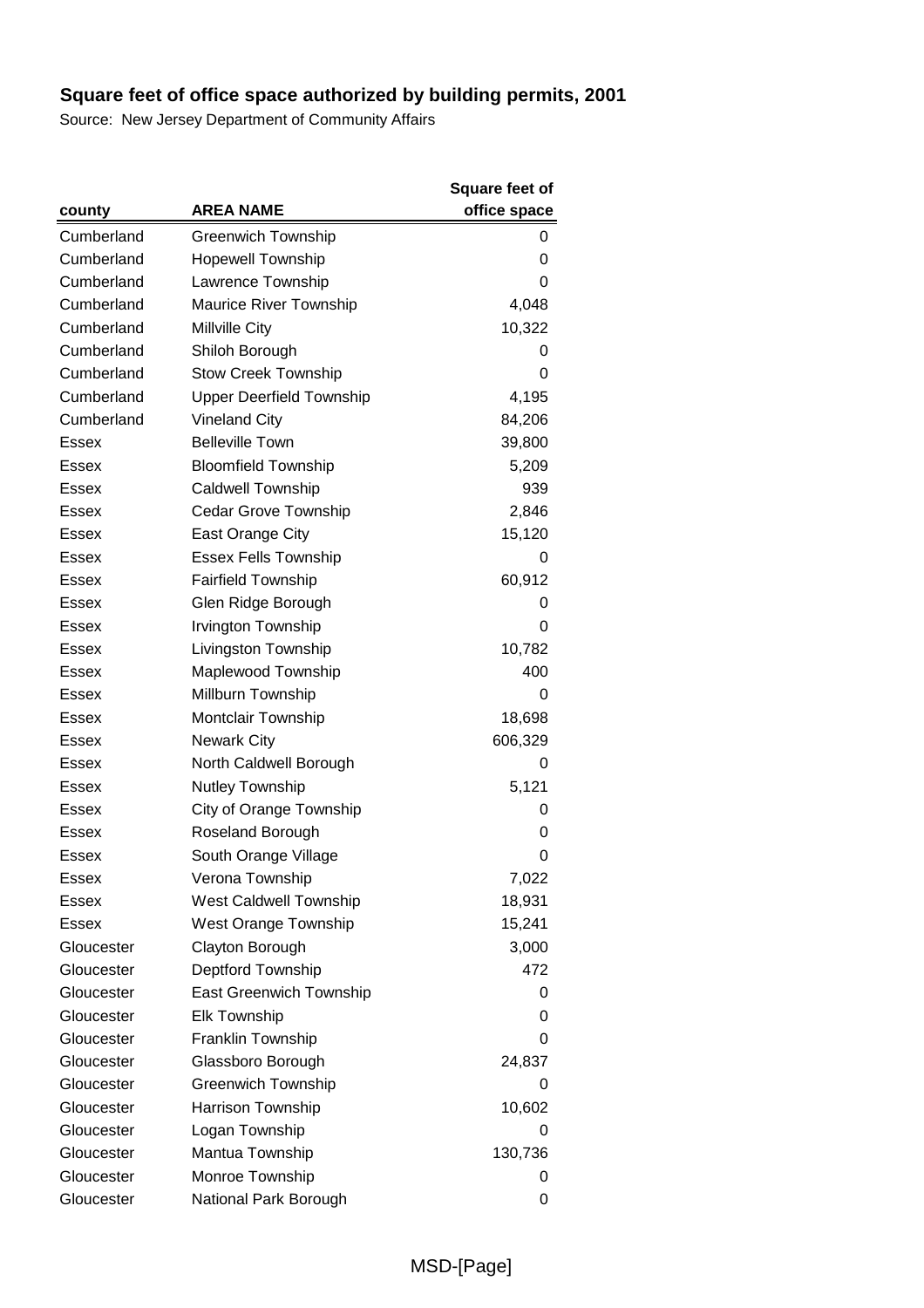|            |                             | Square feet of |
|------------|-----------------------------|----------------|
| county     | <b>AREA NAME</b>            | office space   |
| Gloucester | Newfield Borough            | 0              |
| Gloucester | Paulsboro Borough           | 5,071          |
| Gloucester | Pitman Borough              | 0              |
| Gloucester | South Harrison Township     | 0              |
| Gloucester | Swedesborough Borough       | 2,472          |
| Gloucester | <b>Washington Township</b>  | 56,381         |
| Gloucester | Wenonah Borough             | 0              |
| Gloucester | West Deptford Township      | 39,026         |
| Gloucester | Westville Borough           | 0              |
| Gloucester | <b>Woodbury City</b>        | 0              |
| Gloucester | Woodbury Heights Borough    | 0              |
| Gloucester | <b>Woolwich Township</b>    | 2,330          |
| Hudson     | <b>Bayonne City</b>         | 42,249         |
| Hudson     | East Newark Borough         | 0              |
| Hudson     | Guttenberg Town             | 0              |
| Hudson     | Harrison Town               | 41,354         |
| Hudson     | Hoboken City                | 191,304        |
| Hudson     | Jersey City                 | 4,111,027      |
| Hudson     | Kearny Town                 | 0              |
| Hudson     | North Bergen Township       | 2,847          |
| Hudson     | <b>Secaucus Town</b>        | 99,012         |
| Hudson     | <b>Union City</b>           | 0              |
| Hudson     | Weehawken Township          | 0              |
| Hudson     | West New York Town          | 5,459          |
| Hunterdon  | Alexandria Township         | 4,432          |
| Hunterdon  | Bethlehem Township          | 0              |
| Hunterdon  | <b>Bloomsbury Borough</b>   | 0              |
| Hunterdon  | Califon Borough             | 0              |
| Hunterdon  | <b>Clinton Town</b>         | 0              |
| Hunterdon  | <b>Clinton Township</b>     | 32,411         |
| Hunterdon  | Delaware Township           | 0              |
| Hunterdon  | <b>East Amwell Township</b> | 7,950          |
| Hunterdon  | Flemington Borough          | 3,000          |
| Hunterdon  | Franklin Township           | 0              |
| Hunterdon  | Frenchtown Borough          | 0              |
| Hunterdon  | Glen Gardner Borough        | 0              |
| Hunterdon  | Hampton Borough             | 0              |
| Hunterdon  | High Bridge Borough         | 0              |
| Hunterdon  | <b>Holland Township</b>     | 0              |
| Hunterdon  | Kingwood Township           | 0              |
| Hunterdon  | Lambertville City           | 0              |
| Hunterdon  | Lebanon Borough             | 56,172         |
| Hunterdon  | Lebanon Township            | 6,244          |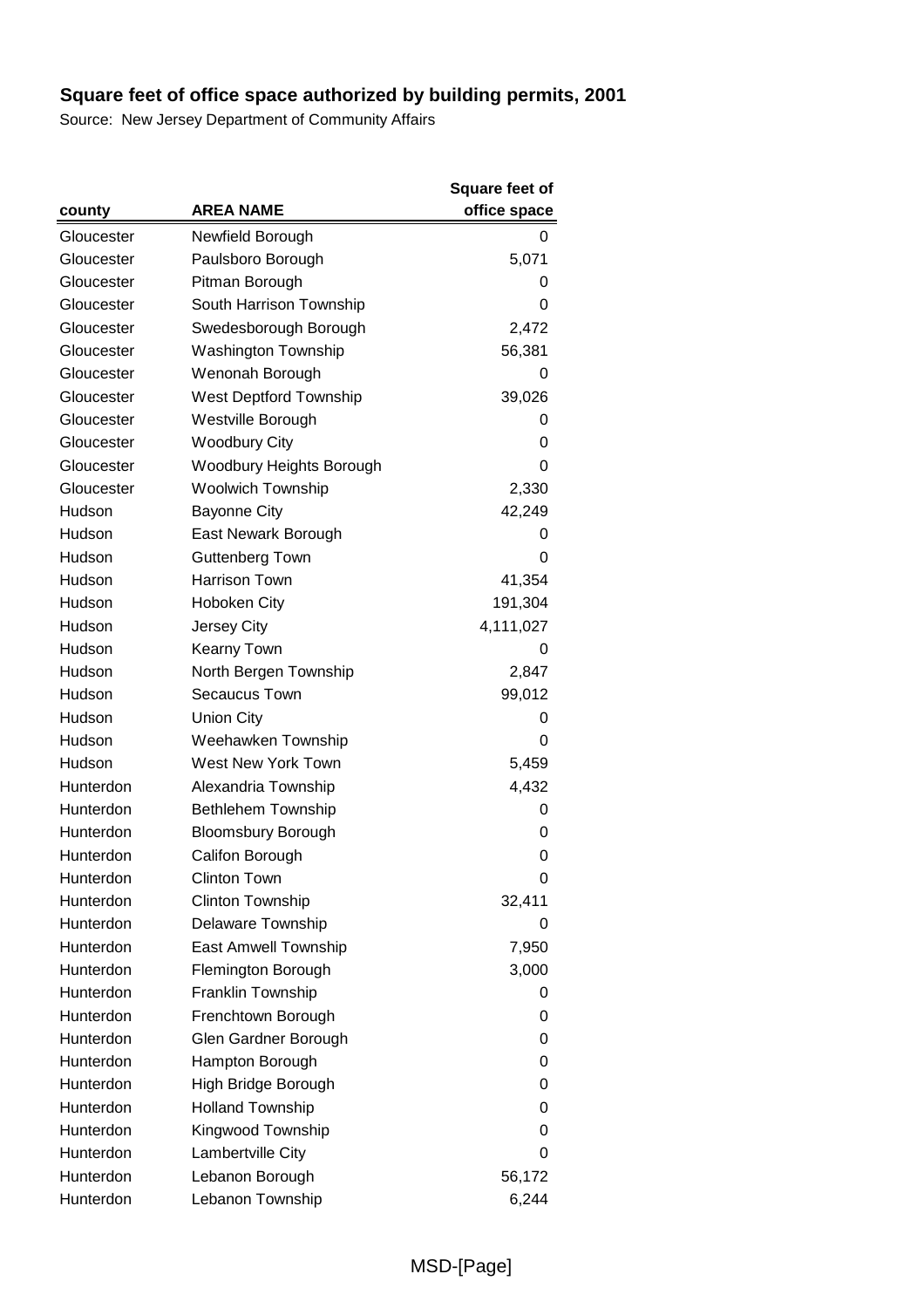|           |                              | <b>Square feet of</b> |
|-----------|------------------------------|-----------------------|
| county    | <b>AREA NAME</b>             | office space          |
| Hunterdon | Milford Borough              | 0                     |
| Hunterdon | Raritan Township             | 125,416               |
| Hunterdon | Readington Township          | 873,651               |
| Hunterdon | Stockton Borough             | O                     |
| Hunterdon | Tewksbury Township           | 200                   |
| Hunterdon | Union Township               | 0                     |
| Hunterdon | <b>West Amwell Township</b>  | 0                     |
| Mercer    | East Windsor Township        | 53,574                |
| Mercer    | <b>Ewing Township</b>        | 60,000                |
| Mercer    | Hamilton Township            | 139,940               |
| Mercer    | Hightstown Borough           | 0                     |
| Mercer    | Hopewell Borough             | 74,550                |
| Mercer    | <b>Hopewell Township</b>     | 409,311               |
| Mercer    | Lawrence Township            | 45,404                |
| Mercer    | Pennington Borough           | 3,669                 |
| Mercer    | Princeton Borough            | 13,745                |
| Mercer    | Princeton Township           | 176,407               |
| Mercer    | <b>Trenton City</b>          | 93,067                |
| Mercer    | <b>Washington Township</b>   | 0                     |
| Mercer    | West Windsor Township        | 24,215                |
| Middlesex | Carteret Borough             | 626                   |
| Middlesex | Cranbury Township            | 318,950               |
| Middlesex | Dunellen Borough             | 0                     |
| Middlesex | East Brunswick Township      | 233,807               |
| Middlesex | <b>Edison Township</b>       | 251,574               |
| Middlesex | Helmetta Borough             | 0                     |
| Middlesex | <b>Highland Park Borough</b> | 0                     |
| Middlesex | Jamesburg Borough            | 400                   |
| Middlesex | Old Bridge Township          | 61,611                |
| Middlesex | Metuchen Borough             | 5,220                 |
| Middlesex | Middlesex Borough            | 2,694                 |
| Middlesex | Milltown Borough             | 380,000               |
| Middlesex | Monroe Township              | 13,641                |
| Middlesex | New Brunsick City            | 84,200                |
| Middlesex | North Brunswick Township     | 13,837                |
| Middlesex | Perth Amboy City             | 3,201                 |
| Middlesex | Piscataway Township          | 304,672               |
| Middlesex | Plainsboro Township          | 8,177                 |
| Middlesex | Sayreville Borough           | 62,153                |
| Middlesex | South Amboy City             | 1,572                 |
| Middlesex | South Brunswick Township     | 196,053               |
| Middlesex | South Plainfield Borough     | 10,321                |
| Middlesex | South River Borough          | 14,787                |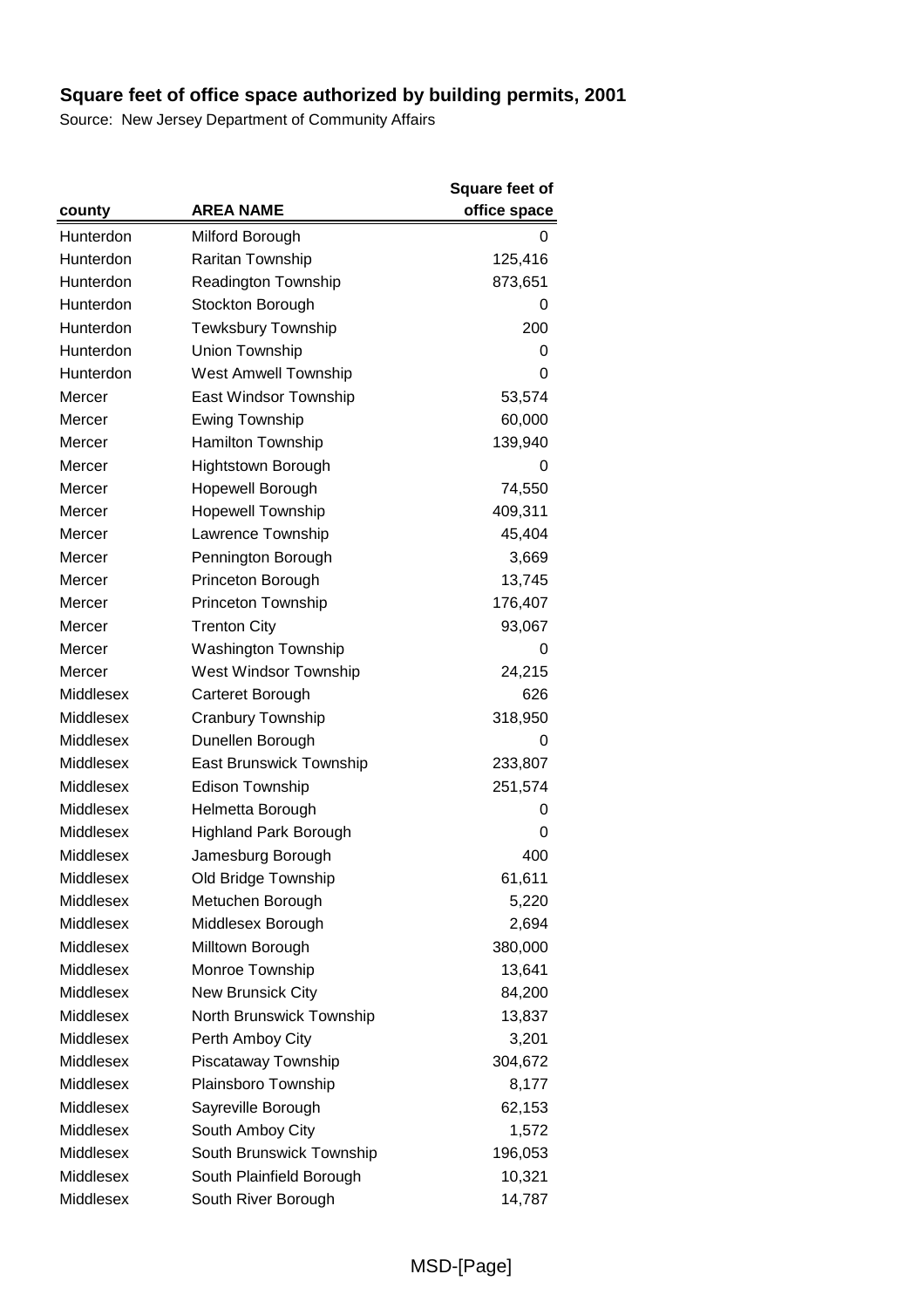|           |                              | <b>Square feet of</b> |
|-----------|------------------------------|-----------------------|
| county    | <b>AREA NAME</b>             | office space          |
| Middlesex | Spotswood Borough            | 3,500                 |
| Middlesex | <b>Woodbridge Township</b>   | 304,762               |
| Monmouth  | Allenhurst Borough           | 0                     |
| Monmouth  | Allentown Borough            | 0                     |
| Monmouth  | <b>Asbury Park City</b>      | 0                     |
| Monmouth  | Atlantic Highlands Borough   | 1,785                 |
| Monmouth  | Avon-by-the-Sea Borough      | 0                     |
| Monmouth  | Belmar Borough               | 0                     |
| Monmouth  | <b>Bradley Beach Borough</b> | 6,150                 |
| Monmouth  | <b>Brielle Borough</b>       | 0                     |
| Monmouth  | <b>Colts Neck Township</b>   | 45,703                |
| Monmouth  | Deal Borough                 | 0                     |
| Monmouth  | Eatontown Borough            | 255,771               |
| Monmouth  | Englishtown Borough          | 0                     |
| Monmouth  | Fair Haven Borough           | 0                     |
| Monmouth  | Farmingdale Borough          | 0                     |
| Monmouth  | Freehold Borough             | 11,550                |
| Monmouth  | Freehold Township            | 125,615               |
| Monmouth  | <b>Highlands Borough</b>     | 0                     |
| Monmouth  | <b>Holmdel Township</b>      | 430,599               |
| Monmouth  | <b>Howell Township</b>       | 50,704                |
| Monmouth  | Interlaken Borough           | 0                     |
| Monmouth  | Keansburg Borough            | 0                     |
| Monmouth  | Keyport Borough              | 0                     |
| Monmouth  | Little Silver Borough        | 4,190                 |
| Monmouth  | Loch Arbour Village          | 0                     |
| Monmouth  | Long Branch City             | 1,508                 |
| Monmouth  | Manalapan Township           | 0                     |
| Monmouth  | Manasquan Borough            | 14,575                |
| Monmouth  | Marlboro Township            | 50,975                |
| Monmouth  | Matawan Borough              | 1,729                 |
| Monmouth  | Aberdeen Township            | O                     |
| Monmouth  | Middletown Township          | 105,549               |
| Monmouth  | Millstone Township           | 0                     |
| Monmouth  | Monmouth Beach Borough       | 0                     |
| Monmouth  | Neptune Township             | 505,441               |
| Monmouth  | Neptune City Borough         | 0                     |
| Monmouth  | <b>Tinton Falls Borough</b>  | 36,716                |
| Monmouth  | Ocean Township               | 5,957                 |
| Monmouth  | Oceanport Borough            | 0                     |
| Monmouth  | <b>Hazlet Township</b>       | 54,478                |
| Monmouth  | Red Bank Borough             | 10,364                |
| Monmouth  | Roosevelt Borough            | 0                     |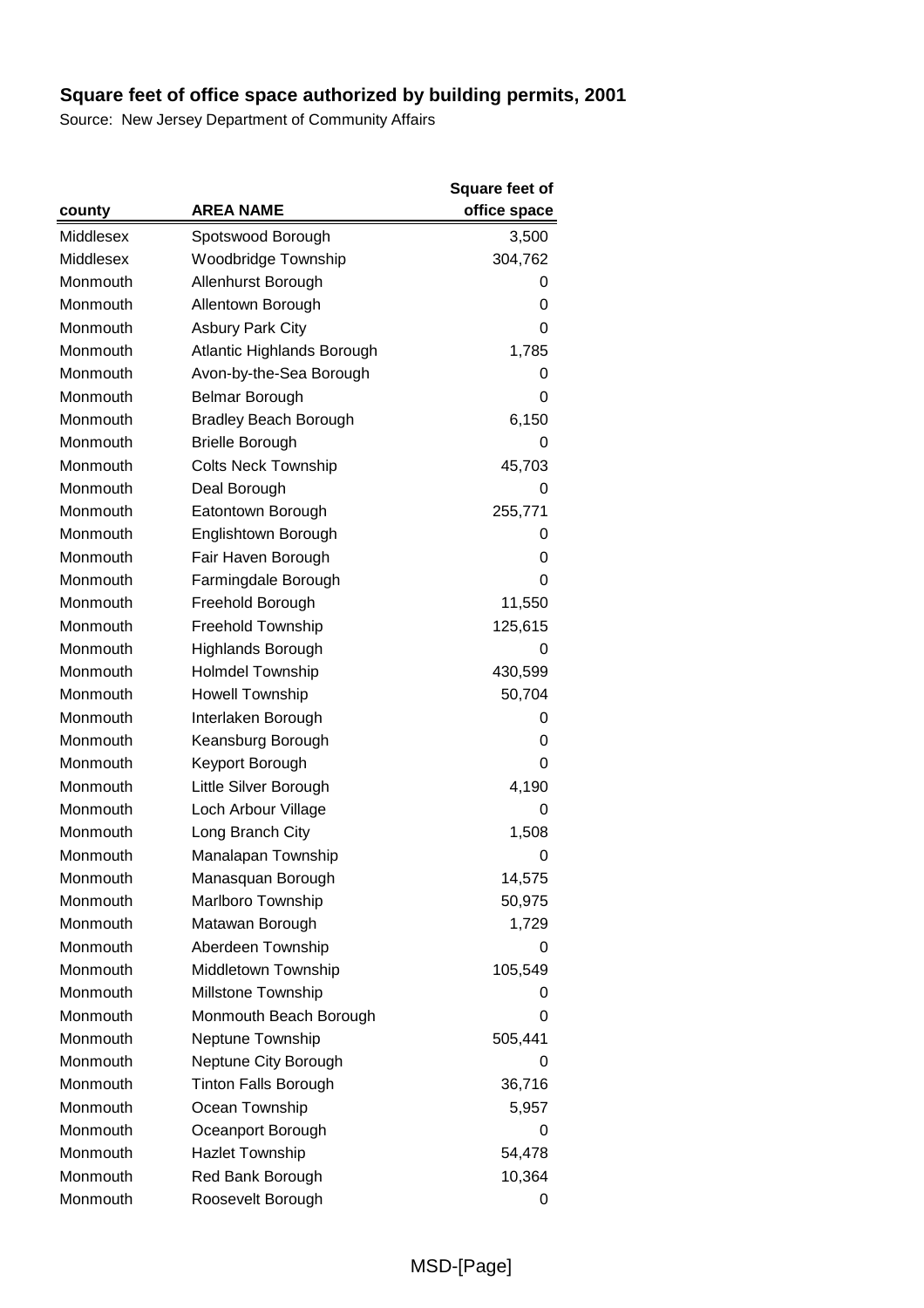|               |                                | <b>Square feet of</b> |
|---------------|--------------------------------|-----------------------|
| county        | <b>AREA NAME</b>               | office space          |
| Monmouth      | Rumson Borough                 | 500                   |
| Monmouth      | Sea Bright Borough             | 0                     |
| Monmouth      | Sea Girt Borough               | 0                     |
| Monmouth      | Shrewsbury Borough             | 20,143                |
| Monmouth      | <b>Shrewsbury Township</b>     | 0                     |
| Monmouth      | South Belmar Borough           | 0                     |
| Monmouth      | Spring Lake Borough            | 0                     |
| Monmouth      | Spring Lake Heights Borough    | 28,840                |
| Monmouth      | Union Beach Borough            | 0                     |
| Monmouth      | <b>Upper Freehold Township</b> | 470                   |
| Monmouth      | <b>Wall Township</b>           | 359,217               |
| Monmouth      | West Long Branch Borough       | 11,280                |
| <b>Morris</b> | <b>Boonton Town</b>            | 7,847                 |
| <b>Morris</b> | <b>Boonton Township</b>        | 0                     |
| <b>Morris</b> | <b>Butler Borough</b>          | 0                     |
| <b>Morris</b> | Chatham Borough                | 4,466                 |
| <b>Morris</b> | Chatham Township               | 240                   |
| <b>Morris</b> | Chester Borough                | 0                     |
| <b>Morris</b> | <b>Chester Township</b>        | 0                     |
| <b>Morris</b> | Denville Township              | 44,044                |
| <b>Morris</b> | Dover Town                     | 0                     |
| <b>Morris</b> | East Hanover Township          | 5,240                 |
| <b>Morris</b> | Florham Park Borough           | 9,968                 |
| <b>Morris</b> | Hanover Township               | 20,130                |
| <b>Morris</b> | <b>Harding Township</b>        | 0                     |
| <b>Morris</b> | Jefferson Township             | 4,015                 |
| <b>Morris</b> | Kinnelon Borough               | 804                   |
| <b>Morris</b> | Lincoln Park Borough           | 0                     |
| Morris        | <b>Madison Borough</b>         | 966                   |
| Morris        | Mendham Borough                | 0                     |
| <b>Morris</b> | Mendham Township               | 2,380                 |
| <b>Morris</b> | Mine Hill Township             | 0                     |
| <b>Morris</b> | Montville Township             | 30,236                |
| <b>Morris</b> | Morris Township                | 39,783                |
| <b>Morris</b> | Morris Plains Borough          | 3,669                 |
| <b>Morris</b> | Morristown Town                | 10,980                |
| <b>Morris</b> | Mountain Lakes Borough         | 0                     |
| <b>Morris</b> | Mount Arlington Borough        | 0                     |
| <b>Morris</b> | Mount Olive Township           | 5,740                 |
| <b>Morris</b> | Netcong Borough                | 0                     |
| <b>Morris</b> | Parsippany-Troy Hills Twp      | 735,917               |
| <b>Morris</b> | Long Hill Township             | 0                     |
| Morris        | Pequannock Township            | 24,986                |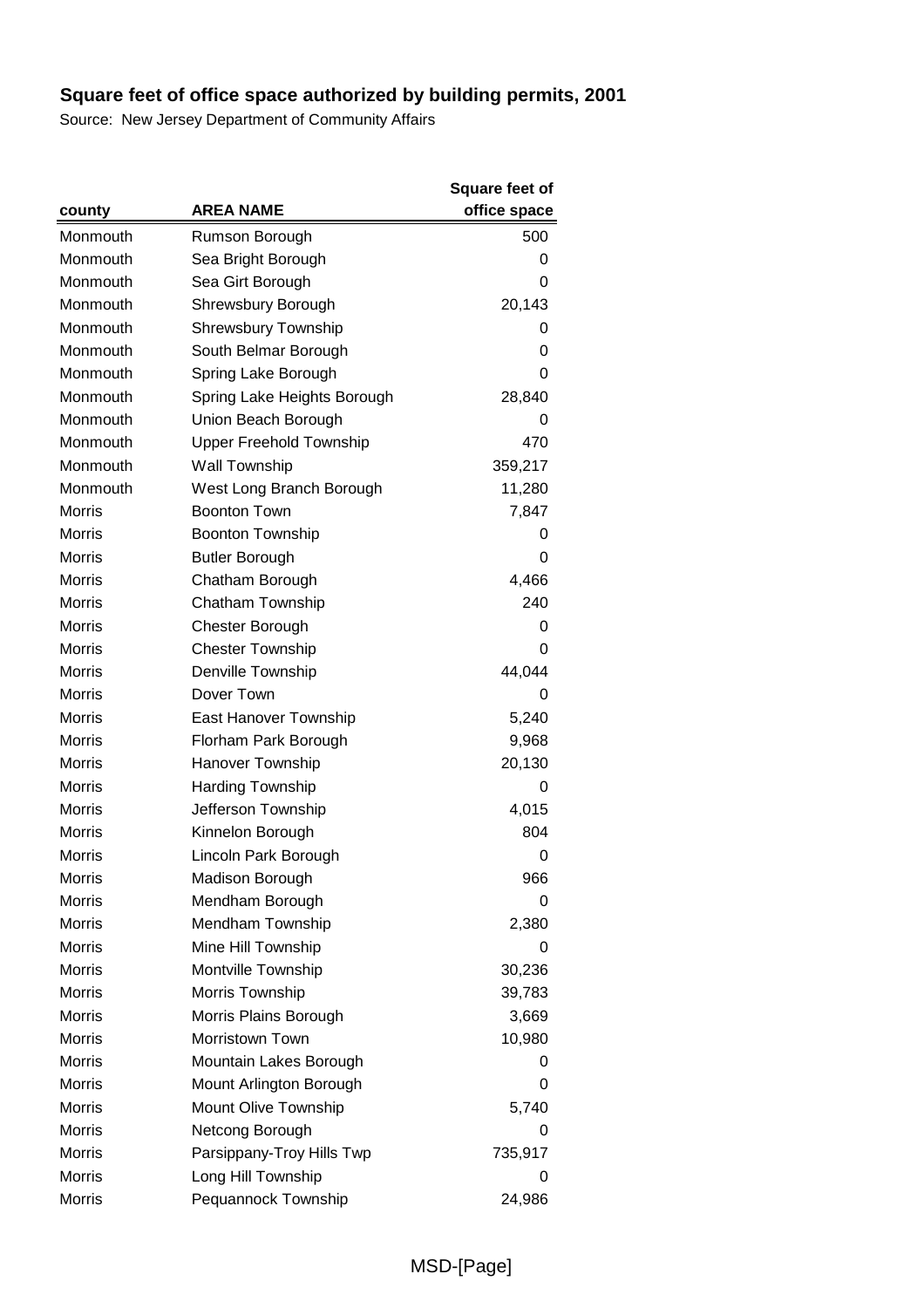|               |                                | <b>Square feet of</b> |
|---------------|--------------------------------|-----------------------|
| county        | <b>AREA NAME</b>               | office space          |
| <b>Morris</b> | Randolph Township              | 144,902               |
| <b>Morris</b> | Riverdale Borough              | 1,200                 |
| <b>Morris</b> | Rockaway Borough               | 0                     |
| <b>Morris</b> | Rockaway Township              | 42,852                |
| Morris        | Roxbury Township               | 3,085                 |
| <b>Morris</b> | <b>Victory Gardens Borough</b> | 0                     |
| <b>Morris</b> | <b>Washington Township</b>     | 3,150                 |
| <b>Morris</b> | <b>Wharton Borough</b>         | 0                     |
| Ocean         | Barnegat Light Borough         | 0                     |
| Ocean         | Bay Head Borough               | 0                     |
| Ocean         | Beach Haven Borough            | 1,191                 |
| Ocean         | Beachwood Borough              | 0                     |
| Ocean         | <b>Berkeley Township</b>       | 0                     |
| Ocean         | <b>Brick Township</b>          | 58,219                |
| Ocean         | Dover Township                 | 99,956                |
| Ocean         | Eagleswood Township            | 0                     |
| Ocean         | Harvey Cedars Borough          | 0                     |
| Ocean         | <b>Island Heights Borough</b>  | 0                     |
| Ocean         | Jackson Township               | 2,987                 |
| Ocean         | Lacey Township                 | 34,163                |
| Ocean         | Lakehurst Borough              | 3,059                 |
| Ocean         | Lakewood Township              | 44,876                |
| Ocean         | Lavallette Borough             | 0                     |
| Ocean         | Little Egg Harbor Township     | 2,249                 |
| Ocean         | Long Beach Township            | 0                     |
| Ocean         | <b>Manchester Township</b>     | 5,197                 |
| Ocean         | Mantoloking Borough            | 0                     |
| Ocean         | Ocean Township                 | 0                     |
| Ocean         | Ocean Gate Borough             | 0                     |
| Ocean         | Pine Beach Borough             | 0                     |
| Ocean         | <b>Plumsted Township</b>       | 23,089                |
| Ocean         | Point Pleasant Borough         | 918                   |
| Ocean         | Point Pleasant Beach Boro      | 0                     |
| Ocean         | Seaside Heights Borough        | 0                     |
| Ocean         | Seaside Park Borough           | 0                     |
| Ocean         | Ship Bottom Borough            | 228                   |
| Ocean         | South Toms River Borough       | 0                     |
| Ocean         | <b>Stafford Township</b>       | 20,593                |
| Ocean         | Surf City Borough              | 3,400                 |
| Ocean         | <b>Tuckerton Borough</b>       | 0                     |
| Ocean         | <b>Barnegat Township</b>       | 0                     |
| Passaic       | Bloomingdale Borough           | 576                   |
| Passaic       | <b>Clifton City</b>            | 30,000                |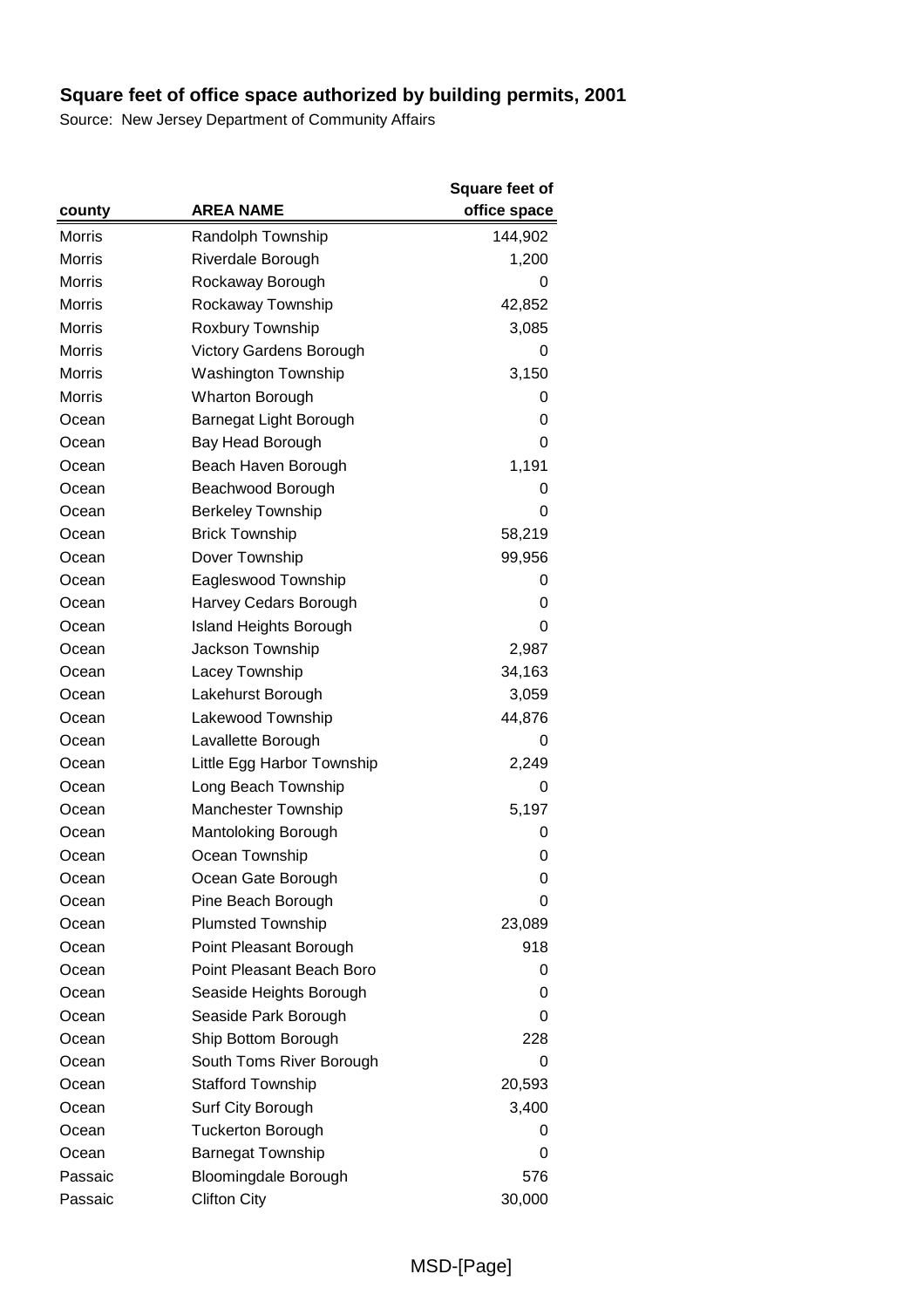|          |                                  | Square feet of |
|----------|----------------------------------|----------------|
| county   | <b>AREA NAME</b>                 | office space   |
| Passaic  | Haledon Borough                  | 11,768         |
| Passaic  | Hawthorne Borough                | 19,983         |
| Passaic  | <b>Little Falls Township</b>     | 0              |
| Passaic  | North Haledon Borough            | 1,020          |
| Passaic  | Passaic City                     | 7,688          |
| Passaic  | Paterson City                    | 10,117         |
| Passaic  | Pompton Lakes Borough            | 1,316          |
| Passaic  | Prospect Park Borough            | 0              |
| Passaic  | Ringwood Borough                 | 0              |
| Passaic  | <b>Totowa Borough</b>            | 25,910         |
| Passaic  | Wanaque Borough                  | 19,420         |
| Passaic  | Wayne Township                   | 356,173        |
| Passaic  | West Milford Township            | 3,652          |
| Passaic  | West Paterson Borough            | 0              |
| Salem    | Alloway Township                 | 0              |
| Salem    | Elmer Borough                    | 4,387          |
| Salem    | Elsinboro Township               | 0              |
| Salem    | Lower Alloways Creek Twp         | 0              |
| Salem    | Mannington Township              | 1,200          |
| Salem    | <b>Oldmans Township</b>          | 0              |
| Salem    | Penns Grove Borough              | 0              |
| Salem    | Pennsville Township              | 0              |
| Salem    | Pilesgrove Township              | 2,984          |
| Salem    | Pittsgrove Township              | 360            |
| Salem    | <b>Quinton Township</b>          | 0              |
| Salem    | Salem City                       | 720            |
| Salem    | <b>Carneys Point Township</b>    | 80,793         |
| Salem    | <b>Upper Pittsgrove Township</b> | 0              |
| Salem    | Woodstown Borough                | 0              |
| Somerset | <b>Bedminster Township</b>       | 18,780         |
| Somerset | <b>Bernards Township</b>         | 363,405        |
| Somerset | Bernardsville Borough            | 3,362          |
| Somerset | Bound Brook Borough              | 0              |
| Somerset | <b>Branchburg Township</b>       | 141,904        |
| Somerset | <b>Bridgewater Township</b>      | 844,664        |
| Somerset | Far Hills Borough                | O              |
| Somerset | Franklin Township                | 67,678         |
| Somerset | <b>Green Brook Township</b>      | 0              |
| Somerset | Hillsborough Township            | 48,757         |
| Somerset | Manville Borough                 | 0              |
| Somerset | Millstone Borough                | 0              |
| Somerset | Montgomery Township              | 48,000         |
| Somerset | North Plainfield Borough         | 0              |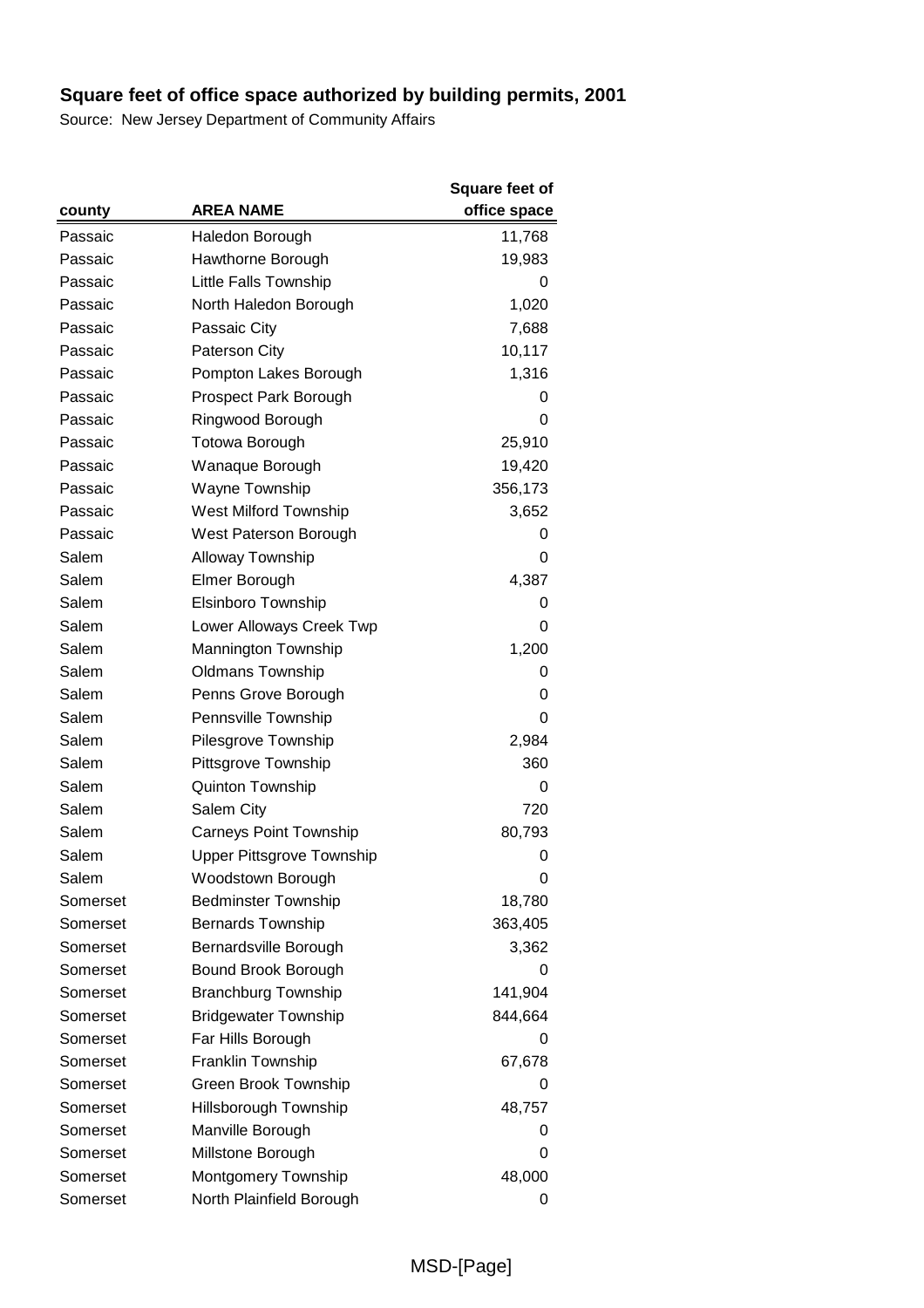|               |                                  | <b>Square feet of</b> |
|---------------|----------------------------------|-----------------------|
| county        | <b>AREA NAME</b>                 | office space          |
| Somerset      | Peapack-Gladstone Borough        | 0                     |
| Somerset      | Raritan Borough                  | 26,933                |
| Somerset      | Rocky Hill Borough               | 0                     |
| Somerset      | Somerville Borough               | 100,398               |
| Somerset      | South Bound Brook Borough        | 0                     |
| Somerset      | <b>Warren Township</b>           | 254,424               |
| Somerset      | Watchung Borough                 | 3,034                 |
| Sussex        | Andover Borough                  | 0                     |
| Sussex        | Andover Township                 | 9,284                 |
| Sussex        | <b>Branchville Borough</b>       | 0                     |
| Sussex        | <b>Byram Township</b>            | 0                     |
| Sussex        | <b>Frankford Township</b>        | 6,198                 |
| Sussex        | Franklin Borough                 | 0                     |
| Sussex        | Fredon Township                  | 0                     |
| Sussex        | Green Township                   | 19,600                |
| Sussex        | Hamburg Borough                  | 5,649                 |
| Sussex        | <b>Hampton Township</b>          | 560                   |
| <b>Sussex</b> | <b>Hardyston Township</b>        | 0                     |
| Sussex        | <b>Hopatcong Borough</b>         | 4,055                 |
| Sussex        | Lafayette Township               | 5,394                 |
| Sussex        | Montague Township                | 18,500                |
| Sussex        | Newton Town                      | 1,740                 |
| Sussex        | Ogdensburg Borough               | 0                     |
| Sussex        | Sandyston Township               | 0                     |
| Sussex        | Sparta Township                  | 13,384                |
| Sussex        | Stanhope Borough                 | 0                     |
| <b>Sussex</b> | <b>Stillwater Township</b>       | 0                     |
| Sussex        | Sussex Borough                   | 0                     |
| Sussex        | Vernon Township                  | 204                   |
| Sussex        | <b>Walpack Township</b>          | 0                     |
| Sussex        | Wantage Township                 | 3,496                 |
| Union         | <b>Berkeley Heights Township</b> | 3,613                 |
| Union         | <b>Clark Township</b>            | 16,061                |
| Union         | Cranford Township                | 3,929                 |
| Union         | <b>Elizabeth City</b>            | 5,737                 |
| Union         | Fanwood Borough                  | 4,099                 |
| Union         | Garwood Borough                  | 0                     |
| Union         | Hillside Township                | 201,013               |
| Union         | Kenilworth Borough               | 3,800                 |
| Union         | Linden City                      | 1,256                 |
| Union         | Mountainside Borough             | 0                     |
| Union         | New Providence Borough           | 6,385                 |
| Union         | <b>Plainfield City</b>           | 4,800                 |